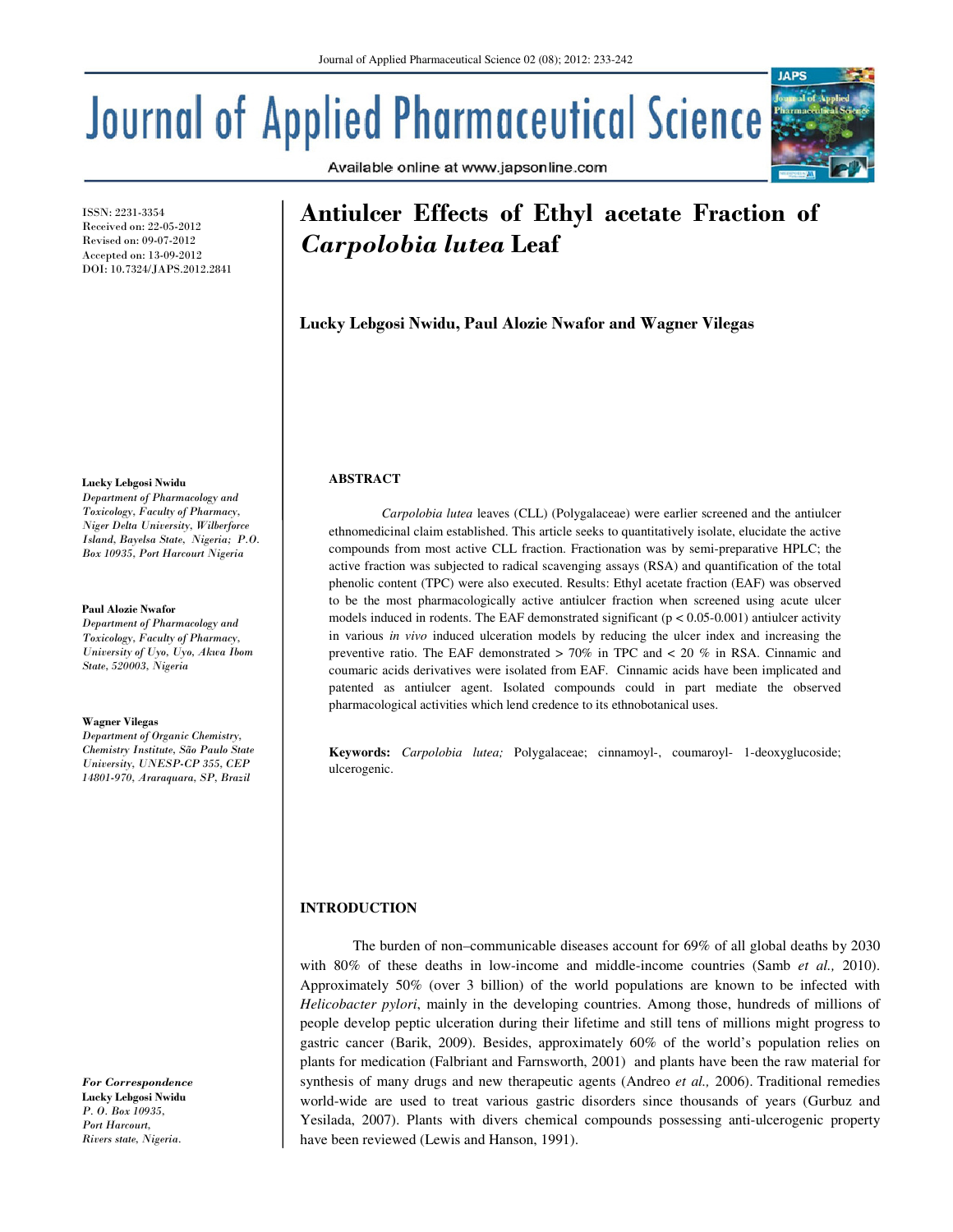Polygalaceae is known to contain species with a variety polyphenolic compounds such as xanthones, flavonoids and biphenyl derivatives, which exhibit significant biological activities (Cervellati *et al.,* 2004). The plant *Carpolobia lutea* (CL) is called cattle stick (English), Ikpafum (Ibibio), Agba or Angalagala (Igbo) and Egbo Oshunshun (Yoruba) in Nigeria (Etukudo , 2003; Muanya, 2008). The leaf is used to cure rheumatism, fever, pains, insanity, dermal infection, venereal diseases, sterility and to promote child birth. In addition, it is used as vermifuge and stomach medicine (Burkil, 1984; Muanya and Odukoya , 2008; Irvine, 1961). The stem bark is dried and taken as snuff to cure migraine headache (Irvine 1961) . The leaf is reported to have anti-inflammatory and anti-arthritis properties (Iwu and Ayanwu 1982) and to cure diabetes mellitus (Okon Etefia, Personal communication). Fever with diarrhea, headache, leprosy, snakebite, venereal disease and wounds are reported to be cured by the leaf extract (Lewis and Elvin-Lewis, 1977; Ajibesin *et al.,* 2008).

The anti-diarrhoeal and anti-ulcerogenic potential of crude ethanolic extract of *Carpolobia lutea* leaf (CLL) have been established experimentally in rodents (Nwafor and Bassey, 2007). Preliminary evaluation of various fractions of the leaf extracts of CL revealed the ethyl acetate extract as the most gastro-protective (Nwidu and Nwafor, 2009). Although CLL is patronised traditionally for the management gastric ulcers and diabetes, the biological active molecules are yet to be elucidated. This work reports the single dose (770 mg/kg) protocol with cystaemininduced duodenal ulcer and evaluates the antiulcer effects of different doses of ethyl acetate fraction (EAF) in rodent. HPLC fingerprint of the EAF revealed the presence of polyphenolics in high concentration.

Polyphenolics are secondary metabolites, ubiquitous in the plant kingdom and are widely present in the human diet. They have shown to exert beneficial influence on human health (Manach *et al.,* 2004). Phenolic compounds are potent antioxidants, and epidemiological studies have suggested a direct correlation between their high intake with diet and reduced risk of coronary heart disease mortality by suppressing the oxidation of low-density lipoprotein [19]. Cinnamic acid and p-coumaric acid antiulcer effects have been demonstrated (Frey *et al.,* 2001; Pereira *et al.,*  2003; Funari *et al.,* 2007; Siddaraju and Shylaja, 2007; Barros *et al.,* 2008). Two new cinnamoyl 1-deoxyglucosides, cinnamic acid, besides two new coumaroyl 1- deoxyglucosides, were isolated by semi-preparative HPLC and the structures was established using NMR experiments Nwidu *et al.,* 2011.

This study quantitatively isolate, elucidate the active compounds from the EAF by semi-preparative HPLC and subjecting the fraction to radical scavenging assays (RSA). The total phenolic content (TPC) was also quantified.

# **MATERIALS AND METHODS**

#### **Chemicals**

The chemicals used were all of analytical grade: absolute ethanol, ethyl acetate, chloroform, acetic acid (Reidel-de Haem, Germany), methanol (Synth, Brazil), cimetidine, omeprazole, propanolol, cystaemin hydrochloride, acetyl salicylic acids, indomethacin were all purchased from Sigma Chemical Co (St. Louis, USA).

#### **Preparation of Plant Material**

*Carpolobia lutea* leaves were collected and supplied by Mr. Okon Etefia, the traditional herbalist, attached to the Pharmacognosy Department, University of Uyo. The plant was identified and authenticated by Dr. (Mrs.) Margaret Bassey of Department of Botany, University of Uyo, Akwa Ibom State, Nigeria. A voucher specimen (UUH 998) was deposited at the University Herbarium, University of Uyo, Akwa Ibom State, Nigeria. The CLL was air dried under shade for 4 days at 30˚C, powdered with pestle and mortar. The pulverized leaves were stored at room temperature.

## **Extraction, Fractionation and HPLC Analysis of C. lutea**

Procedure of gradient solvent extraction is as described in previous article (Nwidu and Nwafor, 2009) and fractionation as described in Nwidu et al.,2011. The HPLC analysis and isolation have been described (Rodrigues al., 2007; Latza et al., 1996; Hidradate *et al.,* 2004). The structure elucidation of the isolated compounds is as reported in Nwidu *et al.,* (2011).

#### **Determination of Total Phenolic Content (TPC)**

The TPC in CLL polar crude extract [crude ethanol extract (CETE) and crude ethyl acetate (CEAE)] and polar fraction [ethanol fraction (ETF) and ethyl acetate fraction (EAF)] were determined by *Folin-Ciocalteu's* (FC) reagent using the methods of Zeng and Wang 2001 and Liu et al.,2002 with modifications. Gallic acid was used as standard. This test was performed by preparing each extract and fraction with a concentration of 100 µg/ml. To 1 ml solution of each extract (CEAE and CETE) and fraction (ETF and EAF) of *C. lutea* was added 1 ml deionised water and 0.5 ml of 1 N FC solution and thoroughly shaken in a test tube and allow standing for 1 minute. Later, 1 ml of 10 %  $Na<sub>2</sub>CO<sub>3</sub>$  solution was added and vortex for 30 seconds. This was allowed to stand for 40 minutes. The same treatment was giving to gallic acid. The standard absorbance of both extract and fractions were read on a spectrophotometer at 760 nm. Blank samples without the test substances were prepared and the absorbance read also. For the analytical curve, 1 ml of aliquots of 20, 40, 60, 80, 100, 120, 140, 160, 180, 200, 2200 µg/l aqueous gallic acid solution were used with 0.5 ml 1 N FC reagent. The linearlity and reproducibility of the analysis was determined from six replicates. The results were expressed as mg of gallic acid equivalent (GAE)/l.

# **Determination of Antioxidant Activity with 1, 1 Diphenyl, 2- Picryl Hidrazyl (DPPH)**

The antioxidant potential was evaluated by spectrophotometric assay according to the method of Germano *et al.,* 2002 in the visible region, using a solution of 0.004% DPPH in methanol, which was added to the solution of test samples. Stock solutions of extracts and standards were prepared to obtain a final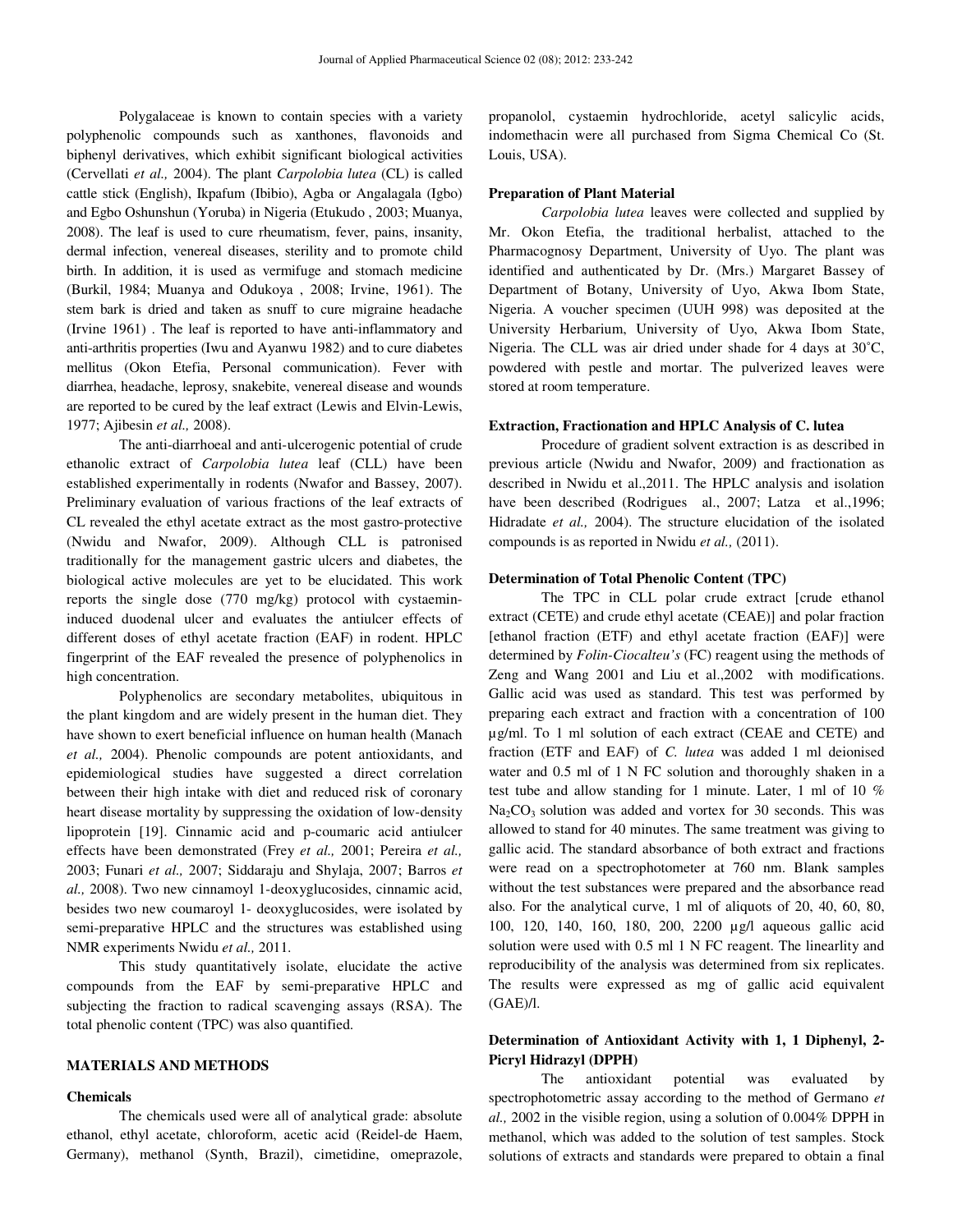concentration of 250 µg/ml (methanolic solution 20% Tween 80). Four standards samples were used: caffeic acid (CA), ferulic acid (FA) and gallic acid (GA). Each sample was prepared in a concentration of 5, 10, 20, 40, 80 and 160µg/ml. Each sample (1 ml) was added to 2 ml of DPPH solution and after 30 minutes of reaction the absorbance of the solutions was measured at 517 nm. The reference solution (blank) consisted of DPPH in solution of 20% Tween 80. The spectrophotometer was calibrated with methanol. The sequestration of free radical activity of each sample was calculated by the inhibition of DPPH %∆ (decrease in absorbance) =  $(A_0 - A/A_0)$  x 100,  $(A_0 =$  absorbance of DPPH in methanol; A= absorbance of the sample after 30 min incubation). The values obtained were plotted on a graph of % change in absorbance versus concentration of extract, fraction and standards.

#### **Animals**

Adult albino mice and rats were used. All the animals were housed in standard cages under laboratory conditions in the University of Uyo, Pharmacology department. The animals used were fed with pellet feeds (Vital Feed and Flour Mill Limited, Edo State, Nigeria) and water *ad libitum*. All animals used have free access to tap water under standard conditions of 12 h dark–12 h light and temperature  $(21\pm1\%)$ . The protocols were approved by the University of Uyo Institutional animal Care and Use Committee (UUAEC) which follows the guidelines of the internationally accepted principles for laboratory animal use and care as found in the European Community guidelines (EEC Directive of 1986; 86/609/EEC).

#### **Determination of Median Lethal Dose (LD50)**

The median lethal dose  $LD_{50}$  was determined by the method of Lorke, 1983 with modification. The Swiss albino mice used in this study were starved for 24 h with free access to water except for 2 h prior to experiment. Different doses (100, 500, 1000, 1500, 2000, 2500, 3000, 3500, 4000 mg/kg i.p.) of the ETF, EAF and CEAE were administered to nine group of mice  $(n = 3$  per dose) to establish the range of doses of the fraction and extract that would elicit toxic effects. The mice were observed for symptoms of toxicity and mortality intermittently for the next 6 hours if any and then again 24 hours post treatment for physical signs of toxicity. The  $LD_{50}$  was estimated by the geometric mean of the highest dose that caused 0% mortality and the lowest dose that cause 100% lethality.

#### *Pharmacological Assay*

Single dose (770 mg/kg) of CLL fractions (*n*-hexane, chloroform, ethyl acetate and ethanol) were earlier evaluated using indomethacin-, ethanol-, reserpine in 0.5% acetic acid-, stress-, serotonin- and diethylthiocarbamate-induced ulcer models in rats. These assays were published in previous article Nwidu and Nwafor, 2007. In this work, we report the single dose fraction protocol with Cystaemin not published earlier in Nwidu and Nwafor, 2007. In addition, we report results of evaluation of three doses (192.5, 385.0 and 770.0 mg/kg) of EAF of CLL with

indomethacin, ethanol and stress ulcer models. 20% of Tween 80 is used as vehicle for extract and fraction.

# **Effect of Fractions on Cystaemin-Induced Duodenal Ulceration in Rats**

Male adult albino rats weighting between 113-123 g were used for this experiment. The rats were randomized and divided into 5 groups of 6 rats each. Food was withdrawn 24 h and water 2 h before the commencement of the experiment. Acute duodenal lesions were induced in rats using two doses cystaemin 300 mg/kg (p.o) in 1 ml of distilled water at 4 h intervals. Group 1 was given  $300 \text{ mg/kg}$  (p.o) as positive control. Groups  $2 - 5$  were pre-treated 0.5 h with 770 mg/kg CLL fractions of ethanol, ethyl acetate, chloroform and *n*-hexane, respectively before 300 mg/kg cystaemin. The CLL fractions were administered intragastrically via the aid of an orogastric cannula. 48 hours after the last dose of cystaemin, the animals were killed by cervical dislocation. The tissues were fixed with 10% formaldehyde in saline. The duodenum were removed and examined for lesion, the number and severity of gastric lesions and perforations were evaluated according to the procedure of Antonio *et al.,* 2004.

# **Effect of Ethyl Acetate Fraction on Indomethacin-Induced Gastric Ulceration in Rats**

Pilot tests aimed at determining the effective dose of indomethacin needed to produce reliable acute gastric ulceration in rats were evaluated using varying doses of indomethacin: 0.03, 0.06 and 0.1 g/kg (b.wt.) on the rats. 0.1 g/kg of indomethacin per body weight of animal produced gastric ulceration in all rats in 5 h in the pilot study. Male adult albino rats weighting  $140 - 145$  g were used for this experiment. The rats were randomized and divided into 5 groups of 6 rats each. Food was withdrawn 24 h and water 2 h before the commencement of the experiment. Group 1 (positive control) was administered with 0.1 g/kg indomethacin, orally. Group 2 – 4 were pre-treated with 192.5, 385.0, 770.0 mg/kg EAF of CLL, respectively, 1 h prior to administration of 0.1 g/kg of indomethacin. Group 5 received cimetidine  $(1.0 \times 10^{-3}$ g/kg, p.o) 1 h prior to administration of 0.1 g/kg of indomethacin. The drugs were administered intragastrically via the aid of an orogastric cannula. 5 h later, the animals were killed by cervical dislocation. The stomach were removed and opened along the greater curvature. The tissues were fixed with 10% formaldehyde in saline. Macroscopic examination was carried out with the aid of a hand lens and scored for the presence of lesions using the method of Al-Said *et al*. 1986*.* Ulcer index (UI) of indomethacin alone, ulcer index and preventive ratio of each of the groups pre-treated with the EAF of CLL were calculated using the methods of Al-Said *et al.,* 1986 and Nwidu and Nwafor, 2009.

# **Effect of Ethyl Acetate Fractions on Ethanol-Induced Gastric Ulceration in Rats**

Male adult albino rats weighting between  $215 - 225$  g were used for this experiment. The rats were randomized and divided into 5 groups of 6 rats each. Food was withdrawn 24 h and water 2 h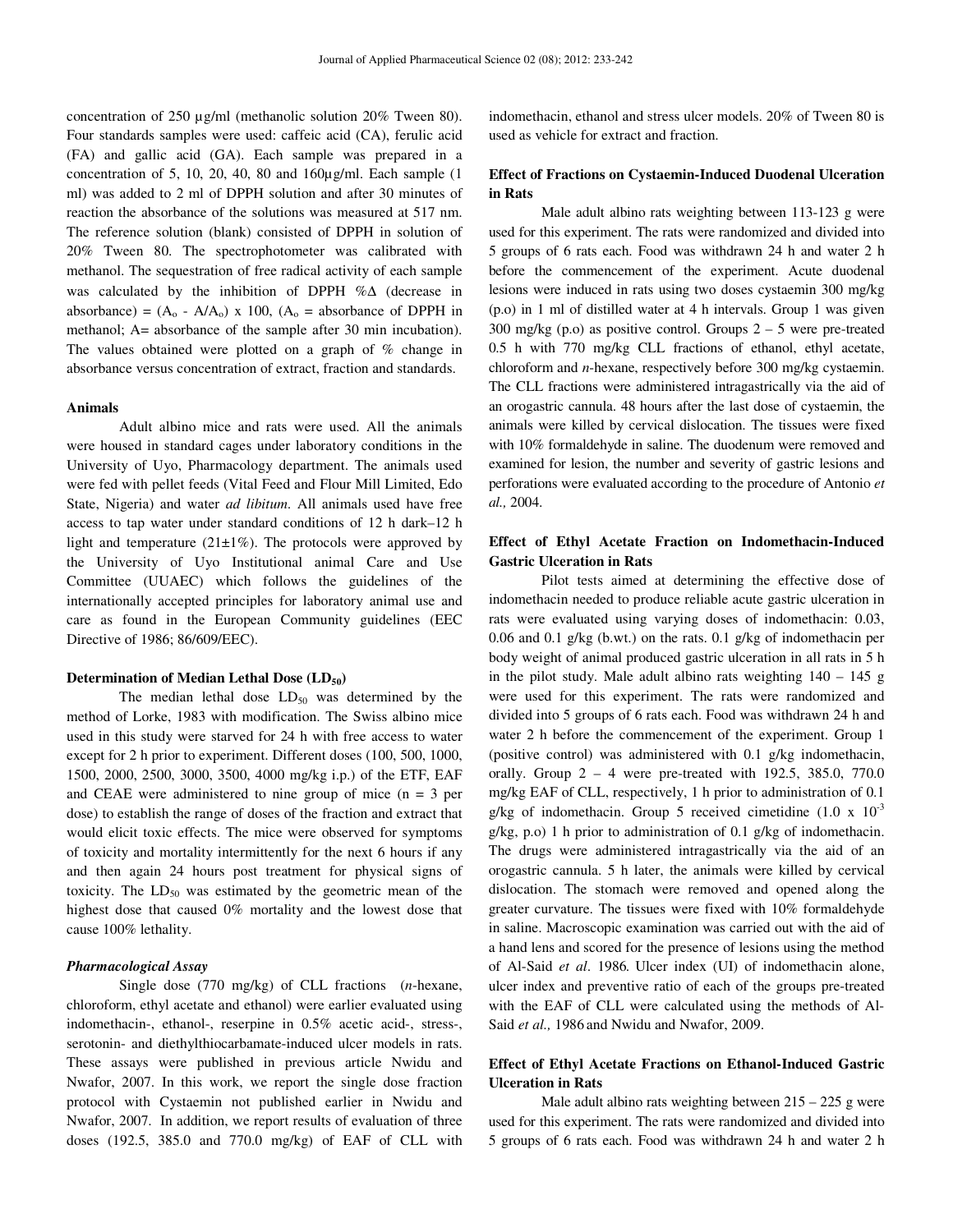before the commencement of the experiment. Ulcer lesion was established with 0.5 ml of 95% ethanol (p.o.). Group 1 was given ethanol as positive control, groups 2 - 4 were pre-treated with 192.5, 385.0, 770.0 mg/kg EAF of CLL, respectively, while group 5 received omeprazole (3.0 x  $10^{-2}$  g/kg, p.o) 1 h prior to administration of 0.5 ml of ethanol.

The three doses of EAF respectively were administered intragastrically via the aid of an orogastric cannula. The animals were killed 4 h later by cervical dislocation. The stomach were removed and opened along the greater curvature. The tissues were fixed with 10% formaldehyde in saline. Macroscopic examination was carried out with the aid of a hand lens and scored for the presence of lesions using the method of Barry *et al.,* 1988. Ulcer index of ethanol alone, ulcer index and preventive ratio of each of the groups pre-treated with the EAF of CLL above and that of omeprazole (standard drug) were calculated using the method of Zaidi and Mukerji, 1958.

# **Effects of Ethyl Acetate Fractions on Water Immersion-Induced Gastric Ulceration in Rats**

Male adult albino rats weighting 215–223 g were used for this experiment. The rats were randomized and divided into 5 groups of 6 rats each. Food was withdrawn 24 h and water 2 h before the commencement of the experiment. Group 1 (positive control) rats were placed individually in plastic cages measuring 5.0 x 5.0 x 30.0 cm. The animals were placed individually in each compartment of the cage and it was immersed vertically in water tank, water was added gradually to the level of the xiphoid. The temperature of the tank was maintained at  $15 - 20$  °C using ice pack to induce stress ulceration.

Group 1 was immersed in water without administration of the test samples. Group 2–4 were pre-treated with 192.5, 385.0 and 770.0 mg/kg of the EAF of CLL respectively, 1 h prior to immersion. While group 5 received cimetidine (1.0 x  $10^{-3}$  g/kg, p.o) 1 h prior to immersion. The drugs were administered intragastrically via the aid of an orogastric cannula. 18 h later, the animals were killed by cervical dislocation. The stomach were removed and opened along the greater curvature. The tissues were fixed with 10% formaldehyde in saline. Macroscopic examination was carried out with the aid of a hand lens and scored for the presence of lesions using the methods of Takalgi and Okabe (1968). Ulcer index (UI) of rats immersed in water without drug alone, ulcer index and preventive ratio of each of the groups pretreated with the EAF of CLL *were* calculated using the method of Takalgi and Okabe (1968). The number and severity of gastric lesions were evaluated according to the following rating scale.

## **Statistical Analysis and Data Evaluation**

Data obtained from this work were analysed statistically using Students' T-test and by multiple comparisons of Mean  $\pm$  S.E.M by one way and two way analysis of variance (ANOVA, One- or Two –way) followed by a post test (Turkey- Kramer multiple comparison test). A probability level of less than 5% was considered significant (P≤0.05).

# **RESULTS**

# **Determination of Total Phenolics Content (TPC)**

The quantification of TPC for the polar extract and fractions revealed that the percentage of TPC increased from 61.33, 78.67, and 90.78 to 136.22 µg/ml for ETF, EAF, CEAE and CETE of CLL respectively (Figure 1).





## **Determination of Antioxidant Activity with DPPH**

The antioxidant activity of the *C. lutea* fractions and extract showed minimal radical scavenging activity when compared to standard (Figure 2).



**Fig. 2:** Antioxidant Activity of *C. lutea* Leaf Fraction with DPPH.

#### **Determination of Median Lethal Dose (LD50)**

The acute toxicity study  $LD_{50}$  shows that median lethal dose is 3850.0, 3240.4 and 1414.2 mg/kg for the ETF, CETE and EAF, respectively. The signs of toxicity were observed from 1250 mg/kg, 3000 mg/kg and 3100 mg/kg for the EAF, ETF and CETE respectively. The mortality rate was observed from 1750, 3600 and 3200 mg/kg and rose to 2000, 4000 and 3500 mg/kg for the EAF, ETF and CETE respectively. The no observed-adverse-effect level (NOAEL) for the intraperitoneal dose was 1500 mg/kg and the lowest-observed-adverse-level (LOAEL) 3000 mg/kg. Signs of toxicity observed include restlessness, convulsion, salivation, defecation, urination, syncope, asthenia and death under 24 h doses.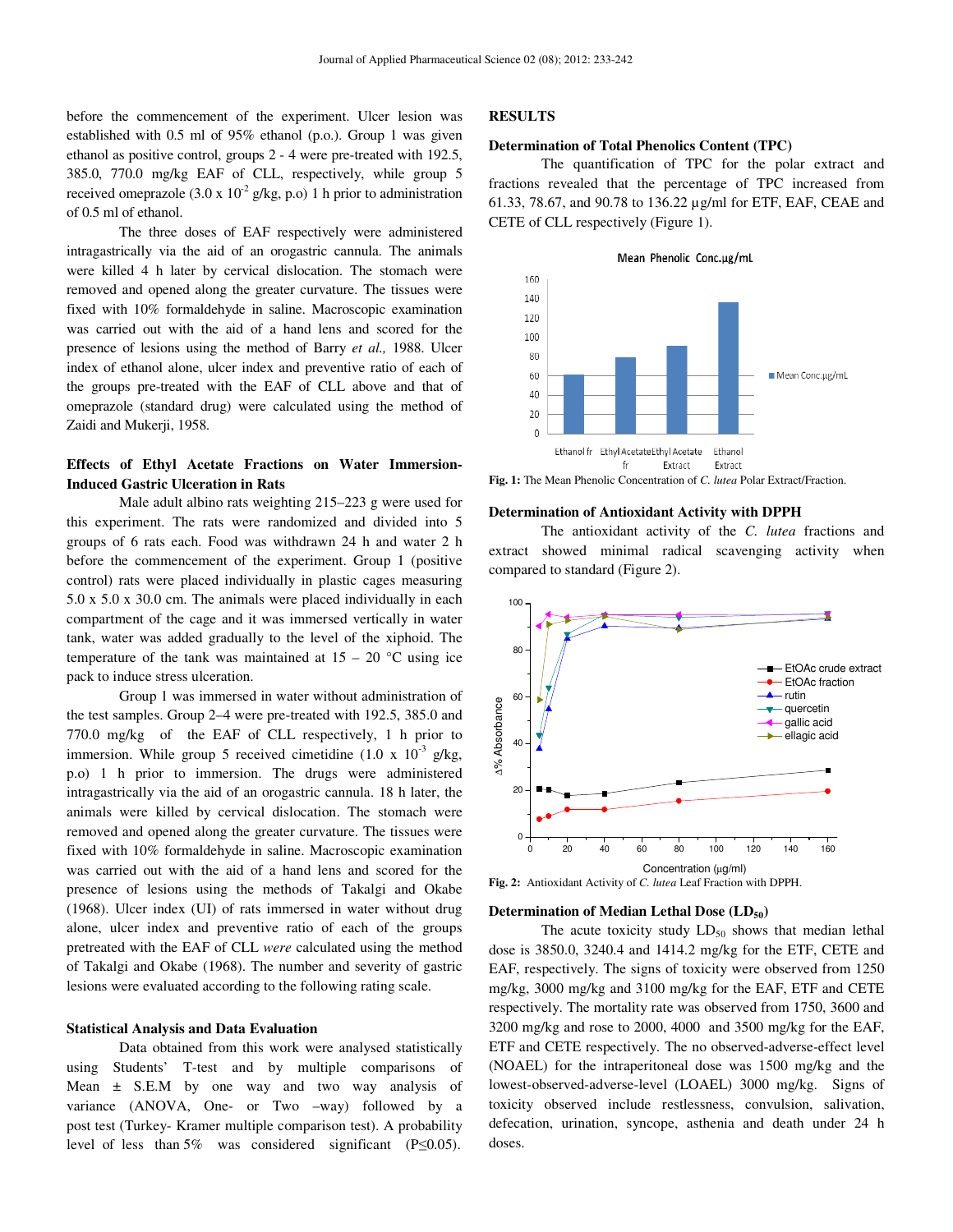# **Evaluation of Antiulcer Activity**

The results of the antiulcer assays using these protocols are enumerated as follows:

# **Effect of CLL Fraction on Cystaemin-Induced Duodenal Perforation in Rats**

The treatment with 770 mg/kg CLL fractions (ETF, EAF, CHF and *n*-HF) do not significantly reduced the ulcer index relative to control group ( $P \ge 0.05$ ). The preventive ulcer ratios are 32.64, 77.11, 55.79, 67.46 and 46.58 for the treated group with 770 mg/kg CLL fraction (ETF, EAF, CHF and *n*-HF) and famotidine, respectively as shown in Figure 3.



**Fig. 3:** Effects of CLL Fractions on Cystaemin- induced Ulceration in Rats. Significance relative to control: Not significant, values represent mean ±S.E.M  $(n=6)$ 

# **Effects of EAF of CLL on Indomethacin-Induced Ulceration in Rats**

The result of gradient doses CLL EAF on indomethacininduced ulceration in rat shows the median and the lowest dose to exert significant preventive ratio than the highest dose of the fraction. Pre-treatment with EAF (192.5-770 mg/kg) show the median and lowest dose statistically significant ( $p < 0.001$ ) relative to control. The lowest dose followed by the median dose exhibit the highest antiulcer effect. The result is shown in Figure 4.



**Fig. 4:** Effects of EAF of CLL on Indomethacin-induced Ulceration in Rats. Significance relative to control: \*p<0.05; \*\*p<0.01; \*\*\*P<0.001; values represent mean  $\pm$ S.E.M (n=6).

# **Effects of EAF of CLL on Ethanol-Induced Ulceration in Rats**

The result shows that pre-treatment with CLL EAF at doses of 192.5, 385 and 770 mg/kg and omeprazole (30 mg/kg) significantly  $(p < 0.001)$  reduced ulcer lesions. The ethyl acetate fraction dose-dependently decreased the severity of lesions by 93, 93, 100 and 68%, respectively. Ethyl acetate fraction (770.0 mg/kg) of *C. lutea* showed significant gastric protection than the positive control drug (omeprazole). The result is shown in Figure 5.



Effects of EAF of CLL on Ethanol-induced ulceration in rats. Significance relative to control: \*\*\* $P < 0.001$ ; values represent mean  $\pm$ S.E.M (n=6).

# **Effect of** *C. lutea* **Leaf Fractions on Stress-Induced (Water Immersion) Ulceration in Rats**

The result shows that CLL EAF (192.5, 385.0, 770.0 mg/kg) and cimetidine (100 mg/kg) produce a dose dependent and significant reduction ( $P < 0.001$ ) of the ulcer index as shown in Figure 6.



**Figure 6.** Effects of EAF of CLL on Stress-induced (Water Immersion) Ulceration in Rats.

Significance relative to control: \*\*\*P<0.001; values represent mean ±S.E.M (n=6).

## **DISCUSSION**

Dietary polyphenols has protective effects against various degenerative diseases (Scalbert *et al.,* 2004; Manach and Scalbert, 2005) and posses' antiulcer activity (Saito *et al.,* 1988; Siddaraju and Shylaja, 2007b). Several phenolics compound have antiulcer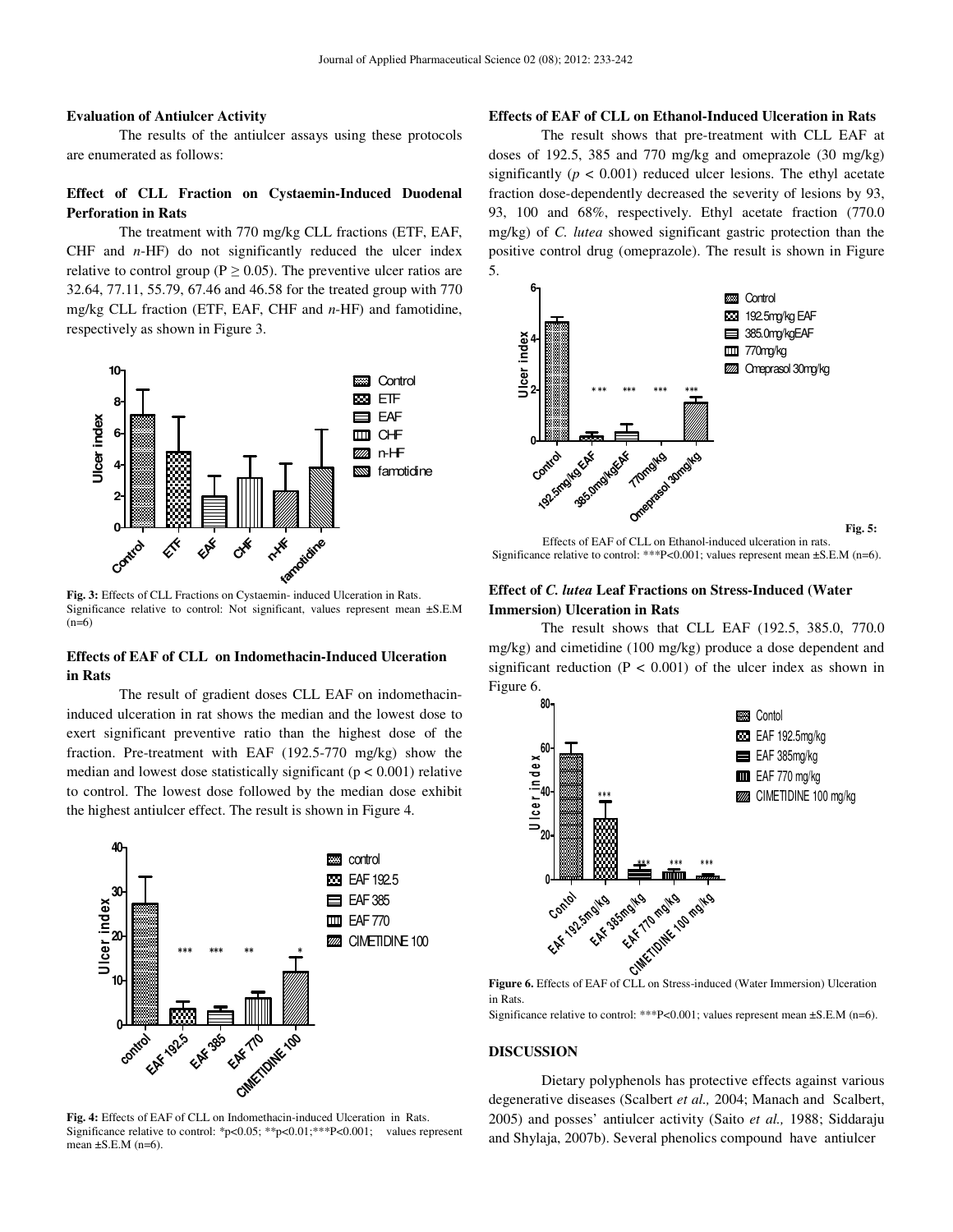properties in rats (Sairam *et al.,* 2002). Caffeic, ferulic, *p*-coumaric and cinnamic acids have demonstrated significant antiulcer activity (Barros *et al.,* 2008 ). Phenolic acids play a major role in down regulating parietal cell H<sup>+</sup>, K<sup>+</sup>-ATPase with cinnamic acid and pcoumaric exhibiting maximum inhibitory activity. They also inhibit ulcerogen- *H. pylori-* and exhibit anti-oxidative properties in vitro (Barros *et al.,* 2008; Das *et al.,* 1997). Oxidative stress is considered a common factor in the pathogenesis of ulcers in different experimental and clinical models (Das *et al.,* 1997). The antioxidant activity of phenolics is associated to antiulcer activity because free radicals and ROS are the main causative factors for ulcer (Saito *et al.,* 1988)[43]. Rajan *et al.,* (*2001*) and Hung *et al.,*  (2005) demonstrated the strong antioxidant activity of phenolic acids and analogues. Besides, cinnamic acid is reported the best inhibitor of *Helicobacter pylori* (Siddaraju and Shylaja, 2007b). Therefore the isolation and characterisation of cinnamoyl- and coumaroyl- 1-deoxyglucosides from the most antiulcer active fraction, EAF, could support the observed antiulcer properties. Free-radical-mediated cell injury and lipid peroxidation in various pathological phenomena have been reported (Halliwell, 1987). Numerous antioxidant methods and modifications have been proposed to evaluate antioxidant activity and to explain how antioxidants function. Of these, total antioxidant activity, reducing power, DPPH assay, metal chelating, active oxygen species such as  $H_2O_2$ ,  $O_2$ <sup>+</sup> and OH<sup>\*</sup> quenching assays are most commonly used for the evaluation of antioxidant activities of extracts (Amarowicz *et al.,* 2000; Chang *et al.,* 2002).

In our study, we used DPPH test/method which is one of the oldest and most frequently used methods for total antioxidant potential/capacity of food extracts. DPPH is a stable free radical and is often used to evaluate the antioxidant activity of several natural compounds (Yokozawa *et al.,* 1998). Antioxidants, on interaction with DPPH, transfer electron or hydrogen atom to DPPH, and thus neutralize its free-radical character. DPPH shows a strong absorption at 517 nm. It's mechanism of action is based on the ability of an antioxidant to give hydrogen radical to synthetic long-lived nitrogen radical compound DPPH. A blue violet colour changes gradually to green and yellow (absorption maximum at 405 nm), and a decrease in absorbance at 517 nm is monitored. However, in our study, the RSA of the fraction was less than the extract. The RSA of both extract and fraction was less than 20%. This entails that the extract and fraction lack compounds which could donate either hydrogen or electron to DPPH. The RSA of fraction and extract was quite below that of caffeic acids, ferrulic acids and galic acids which are above 90%. The aromatic hydroxyl group plays a considerable antioxidative role by conferring stability to the radical form and participating in electron delocalization. Compounds with aromatic hydroxyl groups may be few in the extract and fraction as revealed by trans-cinnamic acids glucosides, the major isolated compounds from the EAF. The trans-cinnamic glucosides isolated (constitute 21.9% of isolated compounds) function as Michael's electron acceptor and could not donate electron to reduce DPPH, hence the low RSA. Therefore, DPPH assay is not able to elucidate the mechanism of antioxidant

activity of CLL as observed. The antioxidant activity of putative antioxidants have been attributed to various mechanisms, among which are prevention of chain initiation, binding of transition metal ion catalysts, decomposition of peroxides, prevention of continued hydrogen abstraction, reductive capacity and radical scavenging (Oktay *et al.,* 2003). The HPLC profiling of the extract and fraction reveal preconcentration of the polyphenols in EAF than the aqueous crude extract. Trans-cinnamic acids glucosides constitute 21.9% of these polyphenols in EAF. Present evaluation of the polar fractions and crude extract revealed the concentration of TPC to be 61.33, 78.67, 90.78 and 136.22 µg/ml for ETF, EAF, CEAE and CETE, respectively. The crude extract is richer in polyphenolic than the fraction. This result may in part be due to the presence in the crude extract many different phenolics components that were not isolated by EAF during the fractionation process. Different mechanisms have been proposed for the pathogenesis of cysteamin-induced gastrointestinal ulcer such as hypersecretion of gastric acid, reduced bicarbonate secretion in response to acid in duodenum and delayed gastric emptying (Szabo, 1987; Szabo, 1978; Poulsen *et al.,* 1985).The results obtained shows that CLL EAF inhibited the formation of duodenal ulcer. This effect might be due to gastric acid inhibition or neutralization in the stomach or due to stimulation of the formation of mechanical adherent barrier (mucus) by EAF in the duodenum. Other possible mechanisms reported in literature are by stimulation of epidermal growth factor (EGF), endothelium-derived relaxing factor (nitric oxide) and nonprotein sulfydryl derivatives, all are involved in maintaining the integrity of the mucosa (Salim, 1989; Donadel et al.,2005). It is also possible that the inhibition of gastric acid secretion and the mucus release in the duodenal mucosa may indirectly interfere with duodenal mucosa protection, thus maintaining its integrity. However, the exact mechanism of inhibition duodenal mucosa perforation is unknown but may not be unrelated to any of these reported mechanisms of maintaining gastric mucosal integrity. These results, taken together, suggest that the EAF may act by any of these mechanisms. However, other mechanisms may also be involved. Non-steroidal anti-inflammatory drugs such as indomethacin have the ability to cause gastroduodenal ulceration, and this effect is related to the ability of these agents to suppress prostaglandin synthesis (Wallace 2001). The gastrointestinal irritant property of indomethacin is the major impediment to their use as anti-inflammatory drugs (Chiba *et al.,* 2008). Indomethacin inhibits prostaglandin production, increased acid production and decreased cytoprotective mucus formation leading to gastrointestinal ulcer (Wallace 2005; Hiruma-Lima 2009). The lower and middle dose of EAF were quite effective than the highest dose. This may be as a result of the higher dose of the extract exhibit pro-oxidant effects. That the EAF of CLL inhibited indomethacin - induced ulceration therefore suggests that it may partly mediate its effect through cyclo-oxygenase pathway. This finding indicates that active compounds present in EAF may enhance either gastric mucosal defensive factor and are effective than  $H_2$ -receptor antagonists, cimetidine, the standard drug utilised in this assay.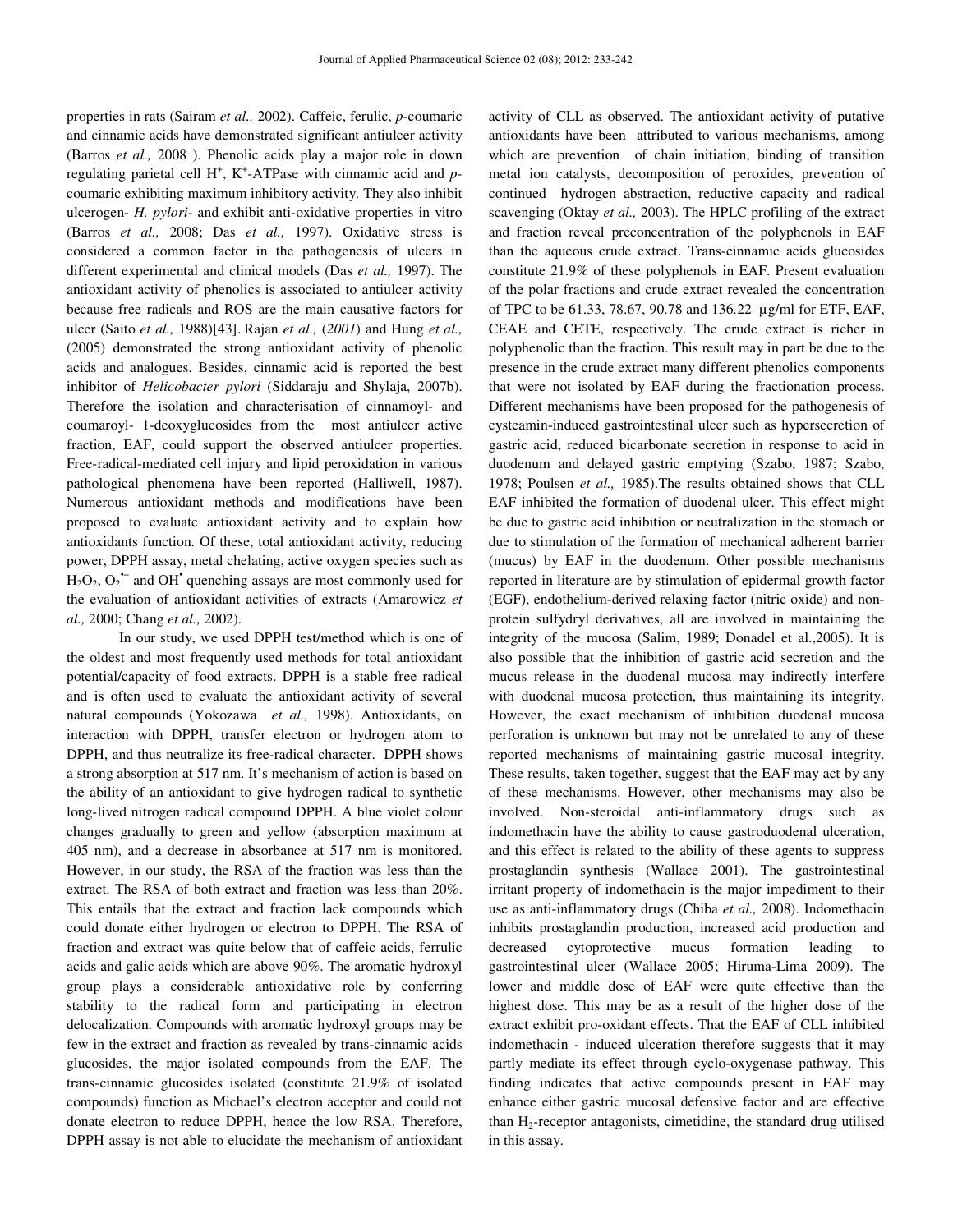Ethanol-induced ulcers predominate in the glandular part of the stomach, stimulate the formation of leukotriene  $C_4$  (LTC<sub>4</sub>) and result in the damage of rat gastric mucosa (Drelying *et al.,*  1986; Cho *et al.,* 1987). Ethanol–induced gastric lesions caused superficial damage to mucosal cells resulting in gastric mucosal change which may in part due to free radical formation (Oates and Hakkinen 1988), increase in lipid peroxidation and decrease of the levels of protein sulphydryl compounds in gastric mucosa (Mui and Doteuchi 1986). Ethanol is metabolized in the body to cause increased production of  $O^2$ - within the tissues, and simultaneously increased free radical concentration. This free radical causes denaturation of DNA strands and protein; reduce gastric blood flow, haemorrhage, necrosis and solubilisation of mucus constituents in the stomach. These actions result in an increased flow of Na<sup>+</sup> and K<sup>+</sup>, increased pepsin secretion, and a loss of  $H^+$ ions and histamine into the lumen (Szabo, 1987). It is also established that disturbances in gastric secretion, damage to gastric mucosa, alterations in permeability, gastric mucosa depletion and free radical production are observed after administration of ethanol (Salim 1990). Ethanol is one of the ulcerogenic agents that induce intense damage in gastric mucosa by promoting disturbances of mucosal microcirculation, ischemia and appearance of free radicals, endothelin release, degranulation of mast cell and inhibition of prostaglandins and decrease of gastric mucus production (Abdel-Salam *et al.,* 2001). All the doses of EAF utilised in the experiment were very effective than the 30 mg/kg omeprazole. At a critical dose of 770 mg/kg, the same dose that gave 100% inhibition of intestinal transit (Nwidu *et al.,* 20011), the ulcers induced by ethanol were protected 100%. The low RSA may preclude DPPH assay as a possible mechanism of elucidating its antioxidant effects.

Stress plays an important role in the etiopathology of gastroduodenal ulceration (Favier *et al.,* 2005). Recently, oxygenderived free radicals have been postulated to play an important role in the pathogenesis of acute gastric mucosal injuries such as those induced by stress (Govindarajan *et al.,* 2006), ethanol (Salim, 1990) and NSAIDs (Pihan *et al.,* 1987). Scavenging these radicals stimulates the healing process. It is well known that stress stimulates various damaging pathways, causing increased production of reactive oxygen species (ROS), such as hydrogen peroxide, hydroxyl radicals and superoxide anion radical, which lead to lipid peroxidation, protein oxidation, DNA damage and cell death, and contributes to the occurrence of pathological conditions (Liu *et al.,* 1996; Liu and Mori 1999; Heise *et al.,* 2003). However, in our study, the RSA of the fraction is below 20%, oxygen derived free radicals may play significant role but the DPPH assay could not be implicated as a plausible mechanism of elucidating the antioxidant activity of the fraction. Stress – induced gastric lesion is characterized by increase in gastric acid and peptic secretion; decrease in gastric blood flow; suppression of endogenous generation of prostagladins; inhibition of mucosal growth and cell proliferation; and alteration of gastric motility (Konturek *et al.,* 1986a; Konturek *et al.,* 1986b; Soll 1983). Gastric stress-induced ulcer is probably mediated by the release of

histamine. It not only increases gastric secretion, often called the aggressive factor, but also causes disturbances of the gastric mucosal microcirculation and abnormal motility, and reduces mucus production, known as the defensive factor. Moreover, stress-induced ulcer in animal models may be partially or entirely prevented by vagotomy, since increased vagal activity has been suggested as the main factor in stress-induced ulceration (Singh and Majumdar 1999). The vagus nerve stimulates stomach acid secretion via interaction of its chemical mediator (acetylcholine) with the muscarinic receptor. The activation of the muscarinic receptor gives rise to sequential events that result in increased gastric acid secretion (Clapham 1995). According to some authors, those receptors are located in the parietal cells and histamine secretary cells. Therefore, the increase in acid secretion is a consequence of acetylcholine activity on the histamine cell and parietal cell activity (Schubert 2000). It is important to consider that vagal activity is up regulated in situations of stress. Some antiulcer drugs, such as cimetidine, ranitidine and famotidine, are used in ulcer treatment by blocking  $H_2$  histaminic receptors. Moreover, it is important to state that 770 mg/kg dose of EAF reduced ulcer index comparable to the standard drug, cimetidine (100 mg/kg). At that same dose of the fraction in another study, the intestinal propulsive movements (IPM) in rat was inhibited by 100% through  $\alpha_2$ - adrenergic mechanism (Nwidu *et al.*, 2011). Thus the possible mechanism of antiulcer activity may not be unrelated with the inhibition muscarinic receptors in the parietal cells.

 *C. lutea* fractions interrupt diethyldithiocarbamate (DTC) induces antral lesions in earlier report by 68.79% (Nwidu and Nwafor 2009). DTC is reported to initiates its effects by mobilization of superoxide and hydroxyl radicals (oxygen derived free radicals) (Oka *et al.,* 1990). Superoxide radical and hydrogen peroxide play pathogenic role in this ulcer model Salim (1989). The low RSA observed in our study could not be explained in light of present findings. Gastric cyto-protection may be mediated by at least two different mechanisms. The first one is by stimulation of release of prostaglandins (PG) and the second one by Michael's acceptor interaction with sulfhydryl-containing compounds of the mucosa. The latter, mechanism of cyto-protection might be mediated by CLL EAF, at least in part, by the reaction between electrophilic moiety on the trans-cinnamic acid and sulfhydrylcontaining compounds of the gastric mucosa (Donadel *et al.,*  2005). In this mechanism of cyto-protection, antioxidant activity might be mediated by the reaction between the electrophilic acceptor, trans-cinnamic acid, (which constitute 21.9% of isolated compounds) from the EAF with sulfhydryl-containing compounds of the gastric mucosa (Marıa *et al.,* 2000)[79]. Trans-cinnamic acid (Michael's acceptor) and electron donation by sulphydryl moiety present in proteins or oxidants containing compounds has form a new basis of cytoprotection (Souza-Brito *et al.,* 1998; Hiruma-Lima *et al.,* 1999; Hiruma-Lima *et al.,* 2001; Melo *et al.,* 2003; Yesilada *et al.,* 2004; Hamauzu *et al.,* 2008).

These results, taken together, suggest that the EAF active compounds mechanism of RSA is yet to be elucidated; but may be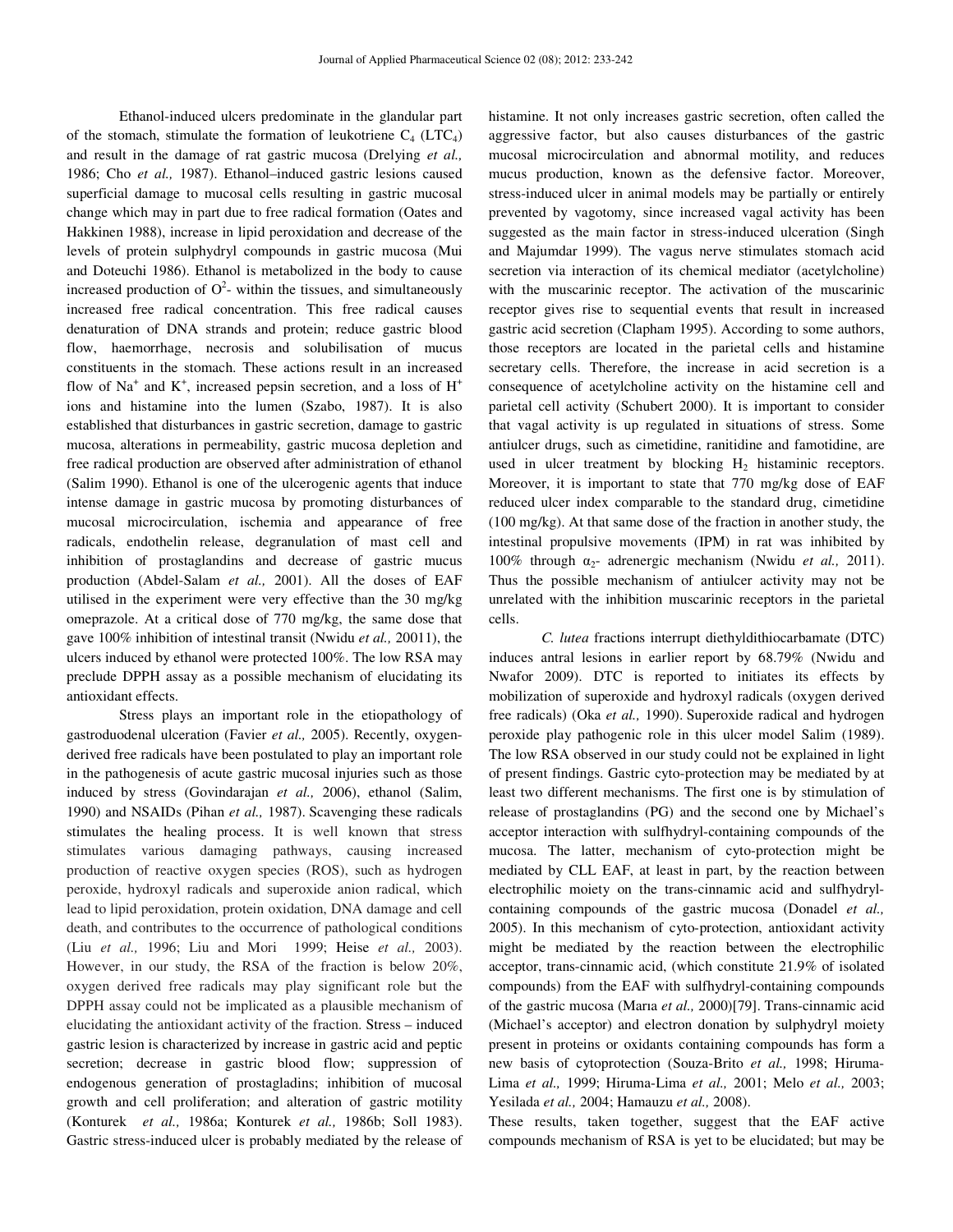mediated by trans-cinnamic acid (Michael's acceptor) interaction with oxidants. This assertion is predicated on the significantly large amount of trans-cinnamic acids in the isolated compounds. The antioxidative activity of trans cinnamic acid like any caffeic acid analogue, depends on several other factors such as: unsaturated 2,3-double bond of the side chain (which maximizes the stabilization of the phenolic radical), the electron-donating and withdrawing substituent on the catechol ring, the number of hydroxyl groups or catechol moieties, the involvement of other Hdonating groups (-NH, -SH), the chemical stability, and the hydrophobicity or partition coefficient (log *P*) of the compounds (Rice-Evans *et al.,* 1986). However, other mechanisms may also be involved. The antiulcer assays with isolated compounds need further evaluation to elaborate possible mechanism of antiulcer effects.

# **CONCLUSION**

The demonstration of inhibition of acute antiulcer models couple with the characterisation and isolation phenolics with reported antiulcer potential gave credence to *C. lutea* folkloric patronage as stomach medicine. However, the explicit antiulcer mechanism of the *C. lutea* leaf fractions is non-specific in nature, evident by the various ulcerogenic agents it inhibited. Though two cinnamoyl 1-deoxyglucopyranosides and two new *p*-coumaroyl 1 deoxyglucopyranosides, besides cinnamic acid were isolated and characterised, further bioactivity guided evaluation of these new molecules may lead to a novel antiulcer drug discovery.

#### **ACKNOWLEDGEMENTS**

This study was supported by Niger Delta University Postgraduate Fellowship. Khana Local Government Council, Ogoni, supported the predoctoral fellowship with part payment for airfare; FAPESP provided stipends for accommodation at UNESP, Araraquara, São Paulo, Brazil. Dr. Viviani Candida da Silva and Dr. Clinelsom Martins Rudriques provided technical assistance in the spectroscopic and chromatographic analysis.

# **REFERENCES**

Abdel-Salam OM., Czimmer J., Debreceni A., Szolcsányi J., Mózsik G. Gastric mucosal integrity: gastric mucosal blood flow and microcirculation. J. Physiol (Paris) 2001; 95: 105–127.

Ajibesin KK., Ekpo AB., Bala DN., Essien EE., Adesanya SA. Ethnobotanical survey of Awa Ibom State of Nigeria. J. Ethnopharmacol 2008; 115: 387-408.

Al-Said MS., Ageel AM., Parmar NS., Tariq M. Pharmacological studies on the antiulcerogenic activity of Chinese Cinnamon. Planta Medica 1986; 6:440-443.

Amarowicz R., Naczk M., Shahidi F. Antioxidant activity of crude tannins of canola and rapeseed hulls. J. Amer Oil Chemist's Soc 2000; 77: 957–961.

Andreo MA., Ballesteros KVR., Hiruma-Lima CA., Rocha LRM., Brito-Souza ARM., Vilegas W. Effects of *Mouriri pausa* extracts on experimentally induced gastric lesions in rodents: endogenouse sulhydryls compounds and nitric oxide in gastroprotection. J. Ethnopharmacol 2006; 107 (3): 431-41.

 Antonio JM., Gracioso JS., Toma W., Lopez LC., Oliveira F., Souza Brito ARM. Antiulcerogenic activity of ethanol bextract of *Solanum variable* ( false ''jurubeba'') J. Ethnopharmacol 2004; 93: 83–88.

 Barik AS. Helicobacter pylori Infection in Developing Countries: The Burden for How Long? Saudi J. Gastroenterol 2009; 15 (3): 201–207.

 Barros PB., Lemos M., Maistro EL., Leite MF., Sousa JPB., Bastos JK., Andrade SF. Evaluation of antiulcer activity of the main phenolic acids found in Brazillian Green Propolis. J. Ethnopharmacol 2008; 120: 372–377.

Barry CN., Proutau M., Lloyd KG. Salphasalmino and Phci 28A inhibit the formation of ethanol and phenylbutazone-induced rat gastric ulcers. Lack of involvement of endogenous prostaglandins. British J. Pharmacol 1988; 93: 465-472.

Burkill HM. The Useful Plants of West Tropical Africa (vol. 1, 2nd ed.). Royal Botanic Gardens, Kew, UK: Family A–D; 1984; p. 1–960.

Cervellati R., Innocenti G., Dall'Acqua S., Costa S., Sartinia E. Polyphenols from Polygala spp. And their Antioxidant Activity. Chem Biod 2004; 1: 415-417.

Chang LW., Yen WJ, Huang SC., Duh PD. Antioxidant activity of sesame coat. Food Chem 2002; 78: 347– 354.

 Chiba T., Sato K.., Kudara N., Shinozaki H., Ikeda K., Sato K., Endo M., Orii S., Suzuki K. Upper gastrointestinal disorders induced by non-steroidal anti- inflammatory drugs. Inflammopharmacol. 2008; 16:16– 20.

Cho CH., Ogle CW., Sevila EI.Protection of sulphasalazine against ethanol-induced gastric damages in rats. Brit. J. Pharmacol 1987; 92: 31-38.

Clapham DE. Calcium signalling. Cell 1985; 80: 259–268.

Das D., Bandyopadhyay D., Bhattacharjee B., Banerjee RK.. Hydroxy radical is the major causative factor in stress induced gastric ulceration. Free Radical Biol Med 1997; 23: 8-18.

Donadel OJ., Guerreiro E., Marı´a AO., Wendel G, Enriz RD, Oscar S., Giordano OS., Tonn CE. Gastric cytoprotection activity of ilicic aldehyde: structural activity relationships. Bioorg Med Chem Lett 2005; 15:3547–3550.

 Drelying KW., Lange K.., Peskar BA., Peskar BM. Release of leucotrienes by rat and human gastric mucosa and its pharmacological modification. Proceedings Supplement 1986; 88: 236.

 Etukudo I. *Ethnobotany: Conventional and Traditional Uses of Plants*. Nigeria: The Verdict Press; 2003, p.111.

 Falbriant DS., Farnsworth NR. The Value of Plants Used in Traditional Medicine for Drug Discovery*.* Env Health Persp 2001; 109  $(1): 69-105.$ 

 Favier L.S., María A.O.M., Wendel G.H., Borkowski E.J., Giordano O.S., Pelzer L., Tonn C.E. (2005). Anti-ulcerogenic activity of Xanthanolide Sesquiterpenes from *Xanthium cavanillesii* in Rats. J. Ethnopharmacol 100: 260–267.

 Frey RS., Li J., Singletary KW. Effects of genistein on cell proliferetion and cell cycle arrest in neoplastic human mammary epithelial cells: involvement of Cdc2, p21waf/cipl, p27kipl, and Cde2C expression. Biochem Pharmacol 2001; 61*,* 979–989.

 Funari CS, Ferro VO, Mathor MB. Analysis of propolis from *Bacharis Dracunculifolia* DC. (Compositae) and its effect on mouse fibroblasts. J. Pharm Pharmacol 2007; 59: 463–68.

 Germano, MP., Pasquale R., D' Angelo V., Catania S., Silvari V., Costa C. Evaluation of extracts and isolated fraction from *Capparis spinosa* L. buds as antioxidant source. J. Agric Food Chem 2002; 50 (11) : 68-71.

 Govindarajan R., Vijayakumar M., Singh M., Rao CV., Shirwaikar A., Rawat AKS., Pushpangadan P. Antiulcer and antimicrobial activity *Anogeissus latifolia.* J. Ethnopharmacol 2006; 106: 57–61.

 Gurbuz L., Yesilada E. Evaluation of the antiulcerogenic effect of sequiterpines lactone from *Centaurs soltstitialis* L. J. Ethnopharmacol 2007; 112: 284-291.

 Halliwell B. Oxidants and human disease: some new concepts. FASEB J 1987; 1: 358–364.

 Hamauzu Y., Irie M., Kondo M., Fujita T. Antiulcerative properties of crude polyphenols and juice of apple, and Chinese quince extract. Food Chem 2008; 108: 488–495.

Heise K., Puntarulo S., Portner HO., Abele D. Production of reactive oxygen species by isolated mitochondria of the Antartic bivalve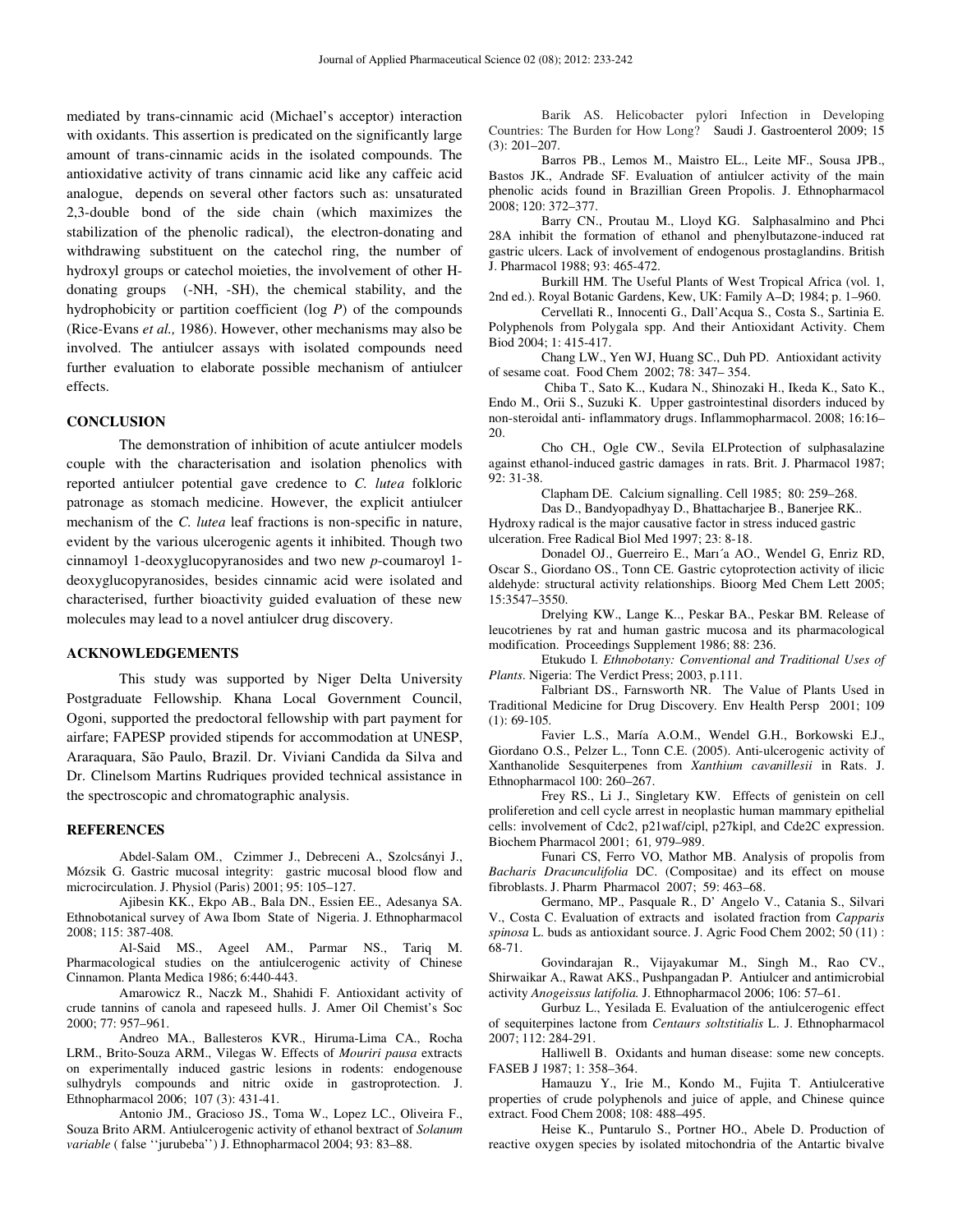*Laternula elliptica* (King and Broderip) under heat stress. Comp. Biochem Physiol Toxicol Pharmacol 2003; 134: 79–90.

 Hidradate S., Morita S., Sugie H., Fuji Y., Harada J. Phytotoxic cis-cinnamoy glucosides from *Spiraea thumbergii.* Phytochem 2004; 65: 731-739.

 Hiruma-Lima CA., Batista LM., de Almeida ABA., de Pietro ML., Santos, LC., Vilegas W., Souza- Brito ARM. Antiulcerogenic action of ethanolic extract of the resin from *Virola surinamensis* Warb (Myristacaceae). J. Ethnopharmacol 2009; 122: 406–409.

Hiruma-Lima CA., Spadari-Bratfisch RC., Kassisse DM., Souza-Brito ARM. Antiulcerogenic mechanisms of dehydrocrotonin, a diterpine lactone obtained from *Croton cajucara*. Planta Medica 1999; 65:325–330.

Hiruma-Lima CA., Gracioso JS., Toma W., Almeida ABA., Paula ACB., Brasil DSB., Muller AH., Souza-Brito ARM. Gastroprotective effect of cordatin, a diterpine isolated from *Aparisthmium cordatum*, on experimental gastric ulcer models in rats and mice. Phytomed 2001; 8: 94–100.

Hung CC., Tsai WJ., Kuo LMY., Kuo YH. Evaluation of caffeic acid amides analogues as antiplatelet aggregation and anti-oxidative agents. Bioorg Med Chem 2005; 13*:*1791–1797.

Irvine FR. *Woody Plants of Ghana*. London: Oxford University Press;1961, p. 86

Iwu MM., Ayanwu BN. Phytotherapeutic profile of Nigerian Herbs: Antiinflammatory and Antiarthritic agents. J. Ethnopharmacol 1982; 6 (3): 263-274.

Konturek SJ., Kitler ME., Brzozovisk T., Radecki T. Gastric protection by merciadnol, a new synthetic flavoniod inhibiting histidine decarboxylase. Dig Dis Sci 1986a; 31: 847–852.

Konturek SJ., Radecki T., Brzozowski T., Drozdowicz D., Piastucki I., Tanaka M., Muramatsu M M., Aihara H. Antiulcer and gastroprotective effects of solon, a synthetic flavonoid derivative of sophoradin. Role of endogenous prostaglandins. Eur J. Pharmacol 1986b; 125: 185-192.

Latza S., Ganser D., Berger RG. Identification and accumulation of 1-D-glucopyranose in developing strawberry fruit (*Fragaria ananassa* Duch. Cv. Kent). J. Agric Food Chem 1996; 44:1367- 1370.

Lewis WH., Elvin-Lewis MP. *Medical Botany*. New York: John Wiley and Sons; 1977, pp. 1–51.

Lewis DA., Hanson D Antiulcer drugs of plant origin. Prog Med Chem 1991; 28: 208-210.

Lorke D. A New Approach to Acute Toxicity Testing. Arch Toxicol 1983; 54, 275–287.

Liu M., Li XQ., Weber C., Lee CY., Brown J., Liu RH. Antioxidant and antiproliferative activities of raspberries J. Agric Food Chem 2002; 50 (10): 2926-2930.

Liu J., Wang X., Shigenaga MK., Yeo HC., Mori A., Ames BN. Immobilisation stress causes oxidative damage to lipid, protein, and DNA in brain of rats. *J.* Fed Amer Soc Exper Biol 1996;10: 1532–8.

Liu J., Mori A. Stress, ageing and oxidative damage, Neurochem Res 1999; 24:1479–97.

Manach C., Scalbert A., Morand C., Jimenez C. Bioavailability and bioefficay of polyphenols in humans. American J. Clin. Nutr 2004; 79:727–747.

Manach C., Scalbert A. Polyphenols and prevention of cardiovascular diseases. Curr Opin Lipidol 2005; 16:77-84.

Marıa AOM., Donadel O., Wendel GH., Guzman JA., Guerreiro E., Giordano OS. Gastric anti-ulcer activity of several α, β-unsaturated carbonyl compounds in rats. Bio Pharm Bull 2000; 23: 555–557.

Melo PS., Durán N., Hiruma-Lima CA., Souza-Brito ARM., Ha M. Comparison of the Gastroprotective effects of diterpine lactone isolated from *Croton cajura* with its synthetic derivatives. J. Ethnopharmacol 2003; 87: 169–174.

Muanya CA. Natural Health- How Local Plants Help Boost Libido, by Researchers. *The Guardian Newspaper* Ltd; 2008, p. 24.

Muanya CA., Odukoya O A. Lipid peroxidation as index of activity in aphrodisiac herbs. J. Plant Sci 2008; 3(1): 92-98.

Mui T., Doteuchi M.Lipid peroxidation possible role in gastric damage-induced by ethanol in rats. Life sci 1986; 38: 2163-2167.

 Nwafor PA., Bassey AI. Evaluation of the antidiarroeal and antiulcerogenic potential of ethanol extract of *Carpolobia lutea* leaves in rodents. J. Ethnopharmacol 2007; 111(3): 619-24.

Nwidu LL., Nwafor PA. Gastroprotective effects of leaf extracts of *Carpolobia lutea* (polygalaceae) G. Don. in rats. African J. Biotech 2009; 8 **(**12):15-19.

Nwidu LL, Nwafor PA., Cândida da Silva V., Rodrigues CM., Santos LC., Vilegas W. Anti-nociceptive effects of *Carpolobia lutea* G. Don (Polygalaceae) leaf fractions in animal models. *Inflammopharmacol* 20011; DOI 10.1007/s10787-010-0076-y.

Nwidu LL., Essien GE., Nwafor PA., Vilegas W. Antidiarrheal mechanism of *Carpolobia lutea* Leaf fractions in rats. Pharm. Biol 2011*;* 1–8, DOI: 10.3109/13880209. 2011.589854.

Oates PJ., Hakkinen JP. Studies of the mechanism of ethanolinduced gastric damage in rats Gastroenterol 1988; 94:10–21.

Oka S., Ogino K., Hobara T., Yoshimura H., Okazaki Y., Takemoto T., Ishiyaoa H., Imaizumi T., Yamasaki K., Kambe T. Role of active oxygen species in diethyldithiocarbamate-induced gastric ulcer in rat. Experentia 1990; 46: 281-283.

Oktay M., Gülçin I., Küfrevioˇglu ÖI. (2003). Determination of in vitro antioxidant activity of fennel (*Foeniculum vulgare*) seed extracts. Lebensmittel-Wissenchaft und Technologie 36: 263–271.

Pereira AS, Pereira AFM., Trugo LC., Aquino-Neto FR. Distribution of quinic acid derivates and other phenolic compounds in Brazilian propolis. Zeists Naturf C 2003; 58: 590–593.

Pihan G., Regillo C., Szabo S. Free radicals and lipid peroxidation in ethanol – and aspirin-induced gastric mucosal injury. Dig Dis Sci 1987; 32: 1395–1399.

 Poulsen SS., Olsen SP., Kirkegaard P. Healing of cystaemininduced duodenal ulcer in rat. Dig Dis Sci.1985; 30:161–167.

Rajan P., Vedernikova I., Cos P., Berghe DV., Augustyns K., Haemers A. Synthesis and evaluation of caffeic acids amides as antioxidants. Bioorg Med Chem Lett 2001; 11: 215–217.

Rice-Evans CA., Miller NJ., Paganga G. Structure antioxidant activity relationships of flavonoids and phenolic acids. Free Rad Bio Med 1986; 2*:* 933-956.

Rodrigues CM., Rinaldo D., Santos LC., Montoro P., Piacente S., Pizza C., Hiruma-Lima CA., Souza-Brito ARM., Vilegas W. Metabolic fingerprinting using direct flow injection spray ionisation tandem mass spectrometry for the characterisation of proanthocyanidins from the barks of *Hancornia speciosa.* Rapid Comm. Mass Spect 21: 1907–1914.

Salim AS. Role of oxygen derived free radicals in the mechanism of chronic gastric ulceration in rats; implication for cytoprotection. Digestion 1989; 1-2: 113-199.

Salim AS. Removing oxygen-derived free radicals stimulates healing of ethanol induced erosive gastritis in the rat. Digestion 1990; 47: 24–28.

Samb B., Desai N., Nishtar S., Mendis S., Bekedam H., Wright A., Hsu J., Martiniuk A., Celletti F., Patel,K., Adshead F., McKee M., Evans T., Alwan A., Etienne E. Prevention and management of chronic diseases: a litmus test for the health system strengthening in low- income and middle- income countries. The Lancet 2010; 376 (9754):1785-1797.

Sairam K., Rao CV., Babu MD., Kumar KV., Agrawal VK., Goel RK.. Antiulcerogenic effect of methanolic extract of *Emlica officinalis*: an experimental study. J. Ethnopharmacol 2002; 82: 1–9.

Scalbert A., Manach C., Morand C., Jimenez L. Dietary polyphenols and the prevention of disease. Crit. Rev Food Sci Nutr 2005; 45: 87-306.

Schubert ML Gastric secretion. Gastroenterol 2000; 16: 463– 468. Saito M., Hosoyama H., Ariga T., Katapka S., Yamaji N. Antiulcer activity of grape seed extract and procyanidins. J. Agric Food Chem 1988; 46: 1460–1464.

Siddaraju MN., Shylaja DM. Inhibition of gastric H<sup>+</sup>, K<sup>+</sup>-ATPase and Helicobacter pylori growth by phenolic antioxidants of *Zingiber officinale*. Mol Nutr Food Res 2007; 5: 324-32.

Siddaraju MN., Shylaja DM., Inhibition of gastric  $H^+ K^+$ -